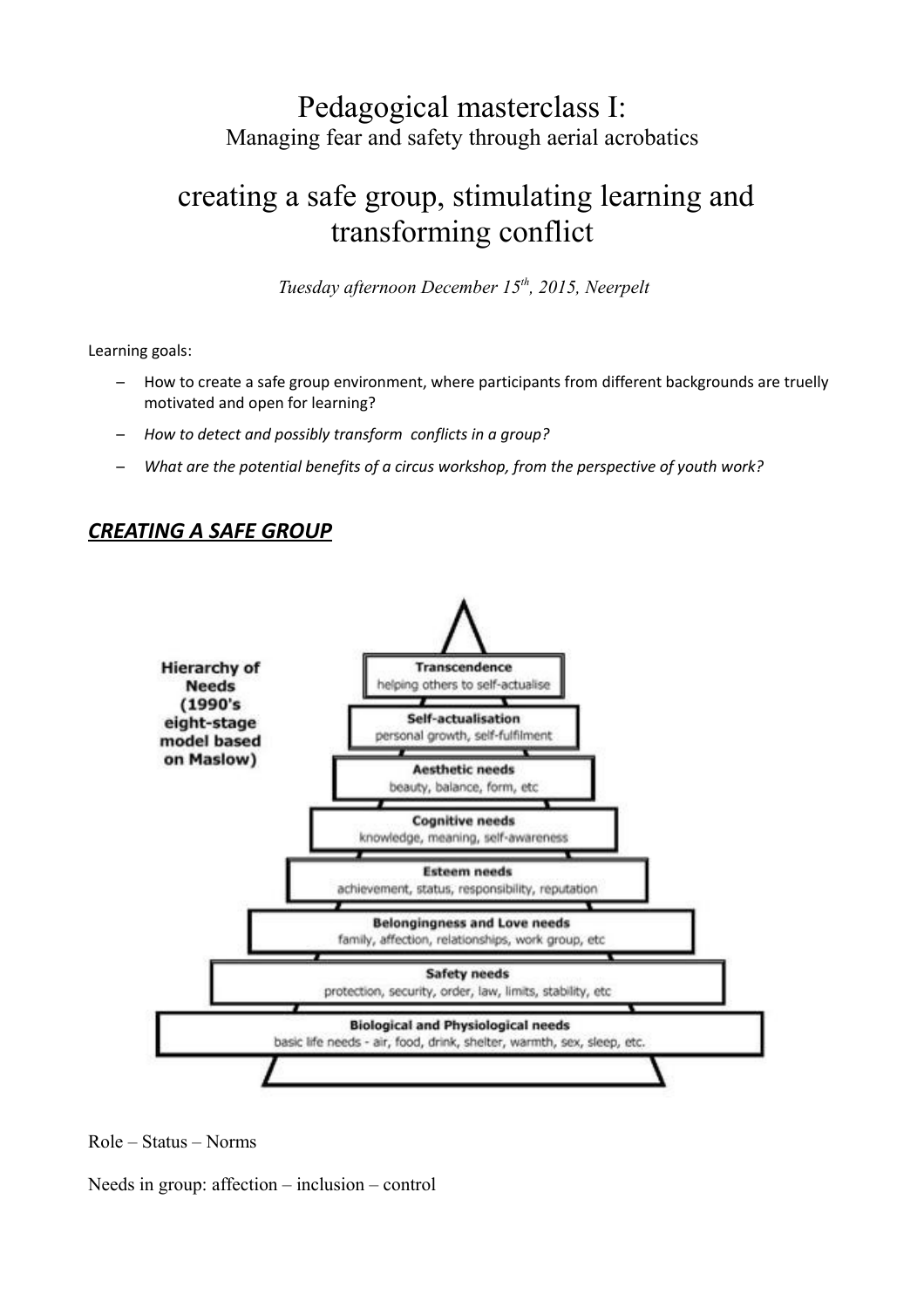### **Orming-model (Tuckman)**



**Situational Leadership Model (Hersey – Blanchard)**



## **Situational Leadership Curve**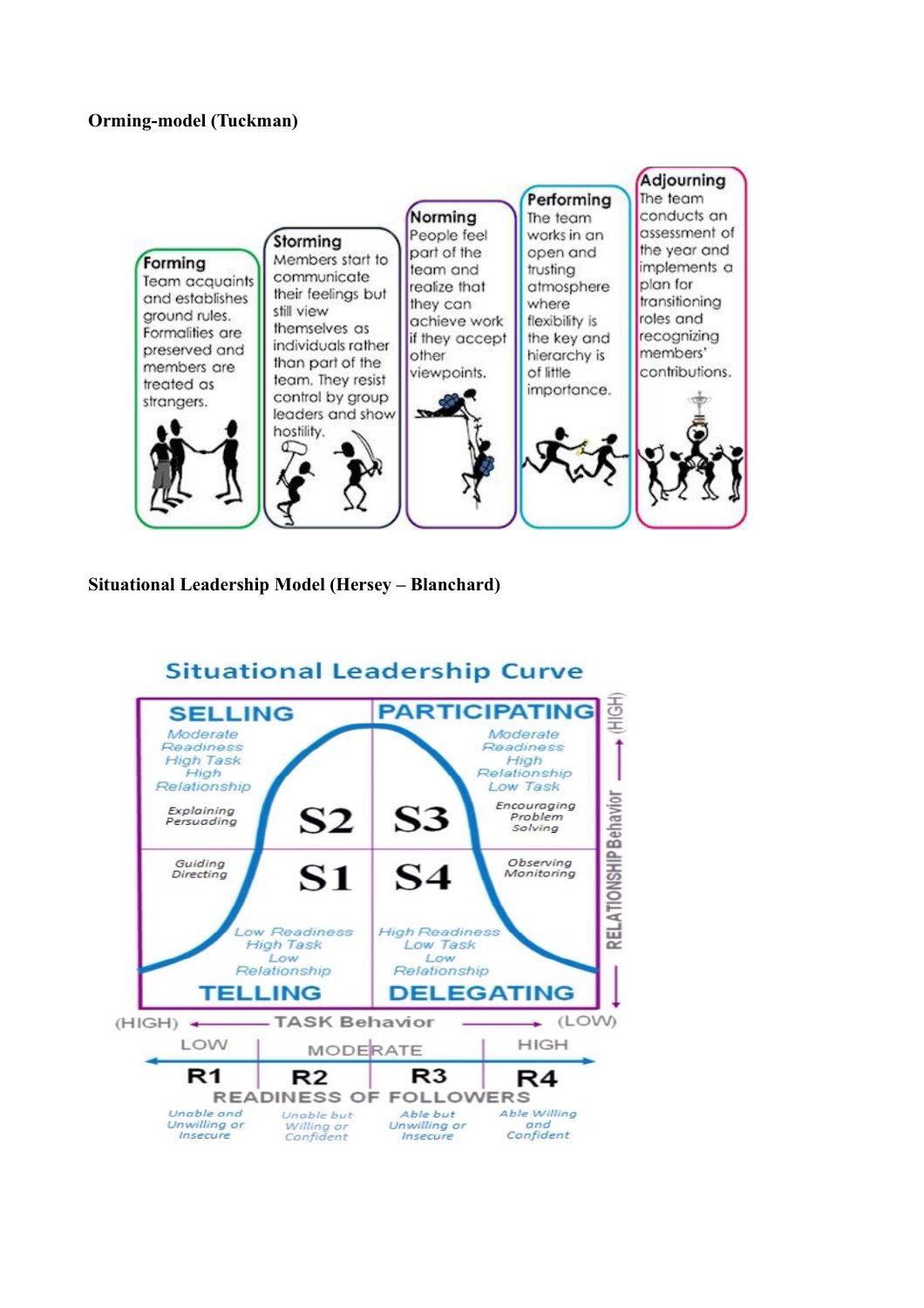### **Possible Task and Relationship Roles from group leaders**

### **Task Roles/Functions/Behaviors**

· Information and Opinion Giver: Offers facts, opinions ideas, suggestions, and relevant information to help group discussion.

· Information and Opinion Seeker: Asks for facts, information, opinions, ideas, and feelings from other members to help group discussion.

- Starter: Proposes goals and tasks to initiate action within the group.
- · Direction Giver: Develops plans on how to proceed and focuses attention on the task to be done.

· Summarizer: Pulls together related ideas or suggestions and restates and summarizes major points discussed.

· Coordinator: Shows relationships among various ideas by pulling them together and harmonizes activities of various subgroups and members.

• Diagnoser: Figures out sources of difficulties the group has in working effectively and the blocks to progress in accomplishing the group's goals

• Energizer: Stimulates a higher quality of work from the group.

· Reality Tester: Examines the practicality and workability of ideas, evaluates alternative solutions, and applies them to real situations to see how they will work.

· Evaluator: Compares group decisions and accomplishments with group standards and goals.

#### **Relationship Roles/Functions/Behaviors**

· Encourager of Participation: Warmly encourages everyone to participate giving recognition for contributions, demonstrating acceptance and openness to ideas of others, is friendly and responsive to group members

· Harmonizer and Compromiser: Persuades members to analyze constructively their differences in opinions, searches for common elements in conflicts and tries to reconcile disagreements.

· Tension Reliever: Eases tensions and increases the enjoyment of the group members by joking, suggesting breaks, and proposing fun approaches to group work.

• Communication Helper: Shows good communications skills and makes sure that each group member understands what the other members are saying.

· Evaluator of Emotional Climate: Asks members how they feel about the way in which the group is working and about each other, and shares own feelings about both.

• Process Observer: Watches the process by which the group is working and uses the observations to help examine group effectiveness.

· Standard Setter: Expresses group standards and goals to make members aware of the direction of the work and the progress being made toward the goal and to get open acceptance of group norms and procedures.

· Active Listener: Listens and serves as an interested audience for other members, is receptive to others' ideas, goes along with the group when not in disagreement.

· Trust Builder: Accepts and supports openness of other group members, reinforcing risk taking and encouraging individuality.

· Interpersonal Problem Solver: Promotes open discussion of conflicts between group members in order to resolve conflicts and increase group togetherness.

(source: rick curtis)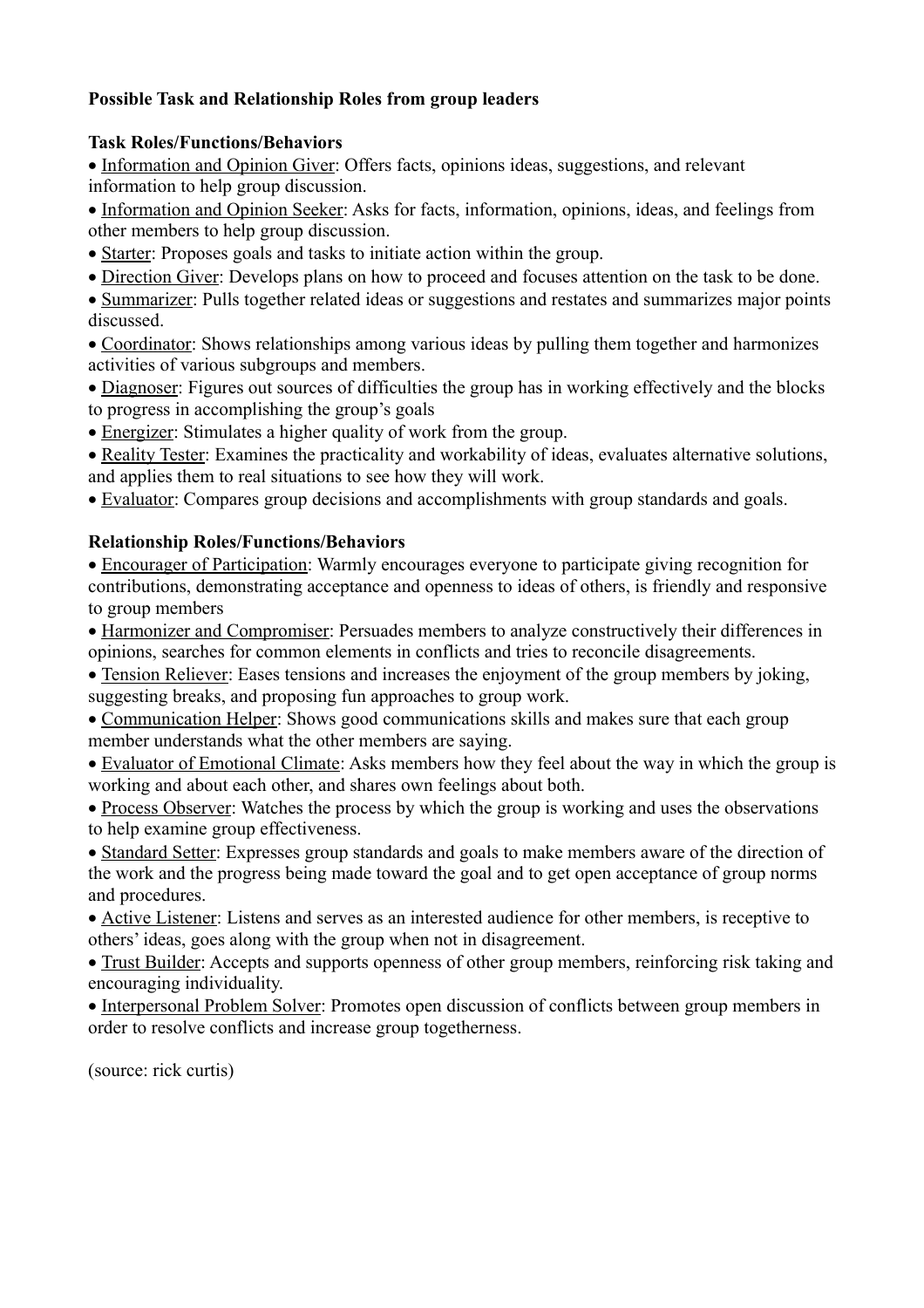# *STIMULATING TRUE LEARNING*

*"No curriculum or teacher can take account of everything going on in a learning group: the diversity of learning channels; the variety of kinds of intelligence; the participants' differing degrees of experience and background in the content matter; the compex realities of rank, class and ethnicity that influence participation; the projections being made on the teacher or facilitator; the degree of participants' self-confidence and assertiveness; the relation between the mainstream of the group and its margins; and the multiplicity of individual learning goals. But a self-organizing group can, given some time, operate with this degree of complexity! It can create a system in which an amazing number of needs can be met."*

*(…)* 

*"The container*

*- breeds collaborative spirit, so participants can learn from each other;*

*- encourages participants to be real rather than pretend to be 'the good student', so authentic curiosity can emerge;*

*- creates safety for taking risks;*

*- creates an afirmative environment;*

*- reduces the distractibility of the group and therefore saves time for more content;*

*- assists people to make connections in the content of the curriculum - connected people make more connections."*

(George Lakey)

### **The learning cycle (David Kolb)**

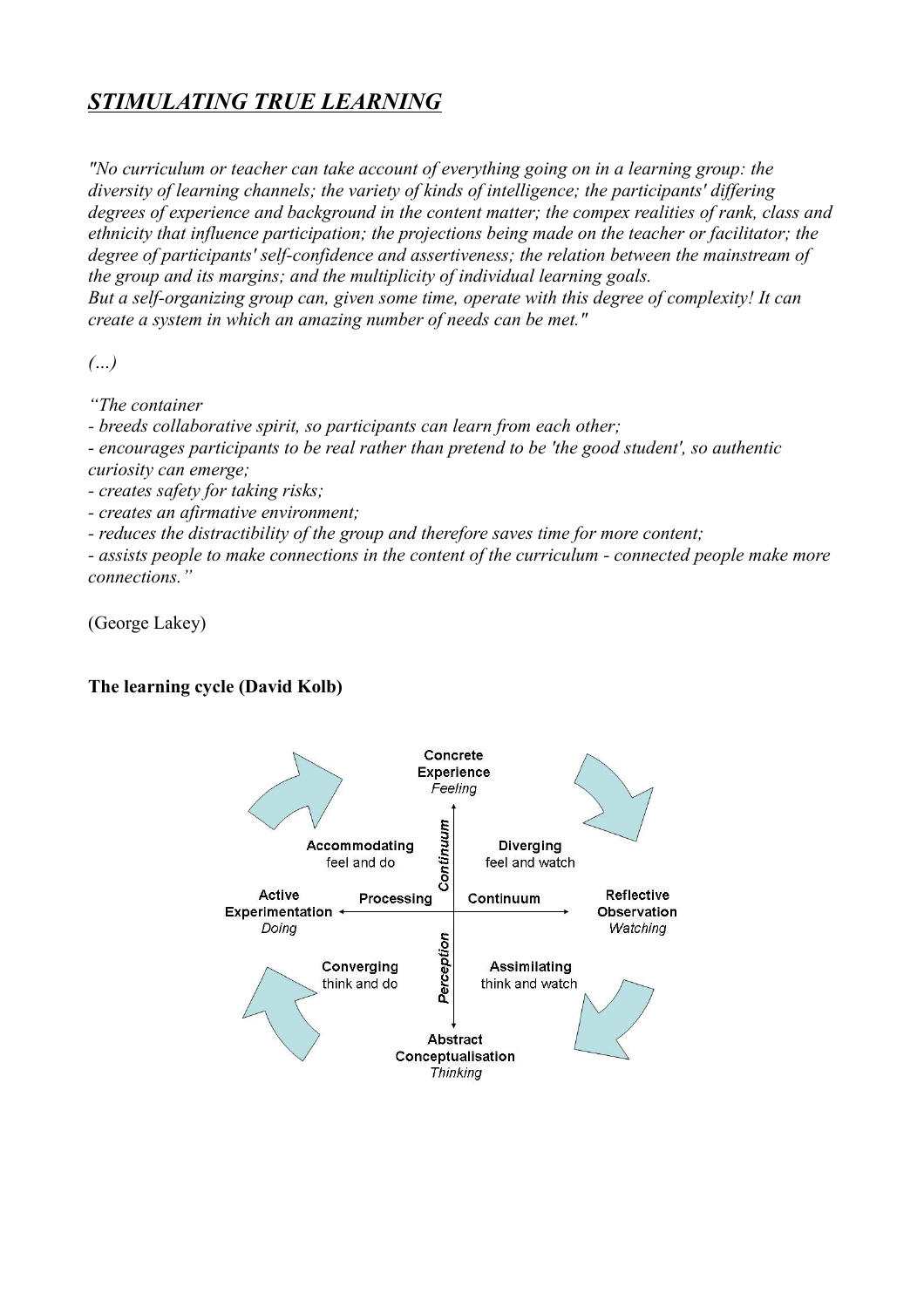

### **Zone of Proximal Development**

### **The Flow Model of Optimal Experience (Mihaly Csikszentmihalyi)**



The studies have suggested that the phenomenology of enjoyment has eight major components. When people reflect on how it feels when their experience is most positive, they mention at least one, and often all, of the following:

1. We confront tasks we have a chance of completing;

2. We must be able to concentrate on what we are doing;

- 3. The task has clear goals;
- 4. The task provides immediate feedback;

5. One acts with deep, but effortless involvement, that removes from awareness the worries and frustrations of everyday life;

6. One exercises a sense of control over their actions;

7. Concern for the self disappears, yet, paradoxically the sense of self emerges stronger after the flow experience is over; and

8. The sense of duration of time is altered.

The combination of all these elements causes a sense of deep enjoyment that is so rewarding people feel that expending a great deal of energy is worthwhile simply to be able to feel it.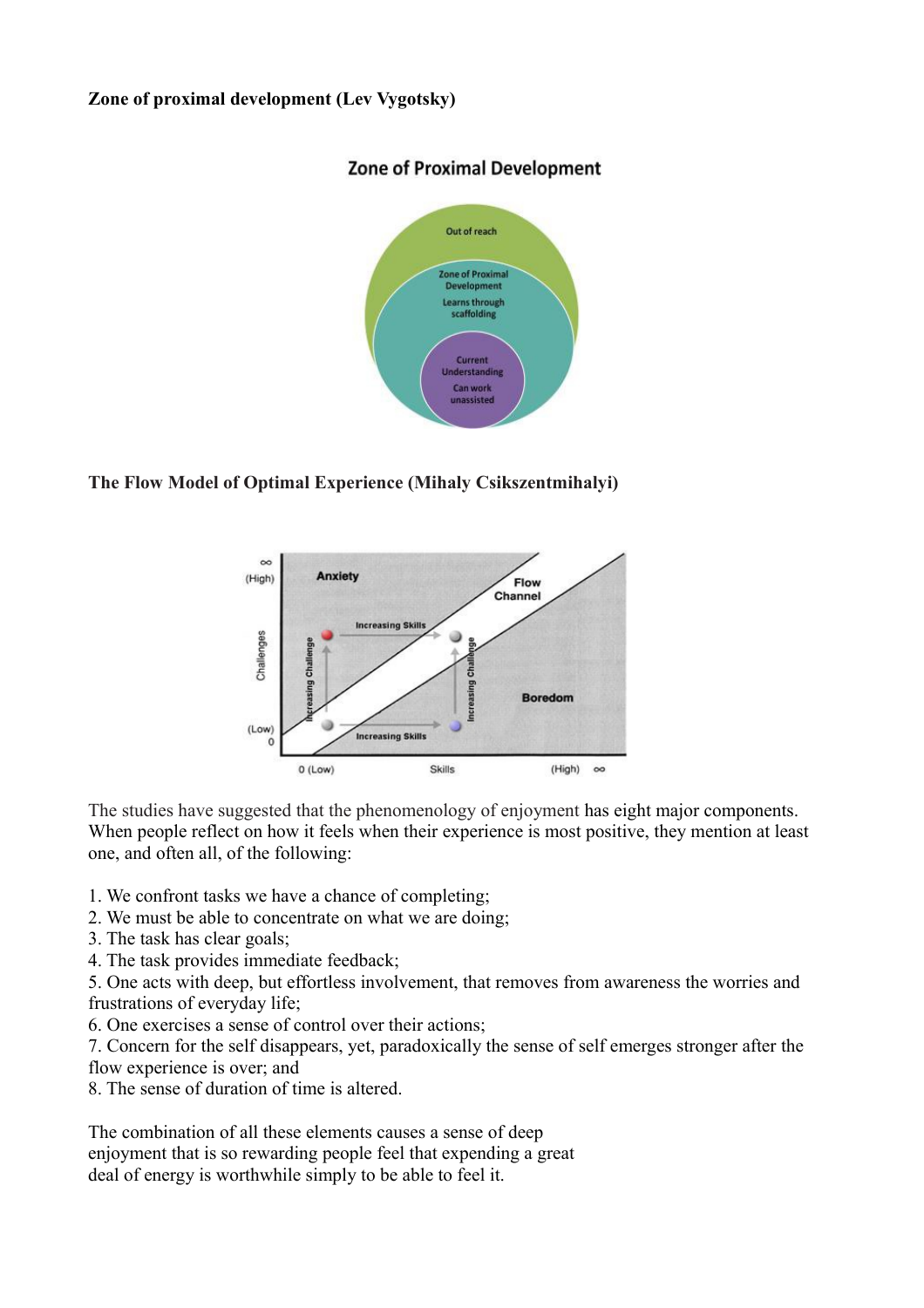### **George Lakey on Differentiation and Integration**

*"Learning groups need times when the participants are all together and times when they are divided into subgroups (or individuals). The first is integration; the second differentation. Those two phases are so natural I see them wherever I go, even in dinner parties and car trips.*

*Every group needs this rhythm, just as much as the individual needs to inhale and exhale. Differentiation is expressed in small group activity, pairs, individual work, and even sizable caucuses. (In a group of two hundred, a caucus of fifty is differentiation!). Integration is expressed in whole group activity.*

*If a teacher doesn't provide for this rhythm in the design, the group will create it anyway. A teacher who tries to hold a class in its whole group format will, if sharp enough to notice, see that participants start to zone out after a while – they simply need to differentiate. Asking humans to inhale exclusively is a fruitless enterprise!"*

#### **The Key Competences of Life Long Learning**

• communication in the **mother tongue**, which is the ability to express and interpret concepts, thoughts, feelings, facts and opinions in both oral and written form (listening, speaking, reading and writing) and to interact linguistically in an appropriate and creative way in a full range of societal and cultural contexts; • communication in **foreign languages**, which involves, in addition to the main skill dimensions of communication in the mother tongue, mediation and intercultural understanding. The level of proficiency depends on several factors and the capacity for listening, speaking, reading and writing;

• **mathematical competence and basic competences in science and technology**. Mathematical competence is the ability to develop and apply mathematical thinking in order to solve a range of problems in everyday situations, with the emphasis being placed on process, activity and knowledge. Basic competences in science and technology refer to the mastery, use and application of knowledge and methodologies that explain the natural world. These involve an understanding of the changes caused by human activity and the responsibility of each individual as a citizen;

• **digital competence** involves the confident and critical use of information society technology (IST) and thus basic skills in information and communication technology (ICT);

• **learning to learn** is related to learning, the ability to pursue and organise one's own learning, either individually or in groups, in accordance with one's own needs, and awareness of methods and opportunities; • **social and civic competences**. Social competence refers to personal, interpersonal and intercultural competence and all forms of behaviour that equip individuals to participate in an effective and constructive way in social and working life. It is linked to personal and social well-being. An understanding of codes of conduct and customs in the different environments in which individuals operate is essential. Civic competence, and particularly knowledge of social and political concepts and structures (democracy, justice, equality, citizenship and civil rights), equips individuals to engage in active and democratic participation;

• **sense of initiative and entrepreneurship** is the ability to turn ideas into action. It involves creativity, innovation and risktaking, as well as the ability to plan and manage projects in order to achieve objectives. The individual is aware of the context of his/her work and is able to seize opportunities that arise. It is the foundation for acquiring more specific skills and knowledge

needed by those establishing or contributing to social or commercial activity. This should include awareness of ethical values and promote good governance;

• **cultural awareness and expression**, which involves appreciation of the importance of the creative

*These key competences are all interdependent, and the emphasis in each case is on critical thinking, creativity, initiative, problem solving, risk assessment, decision taking and constructive management of feelings.*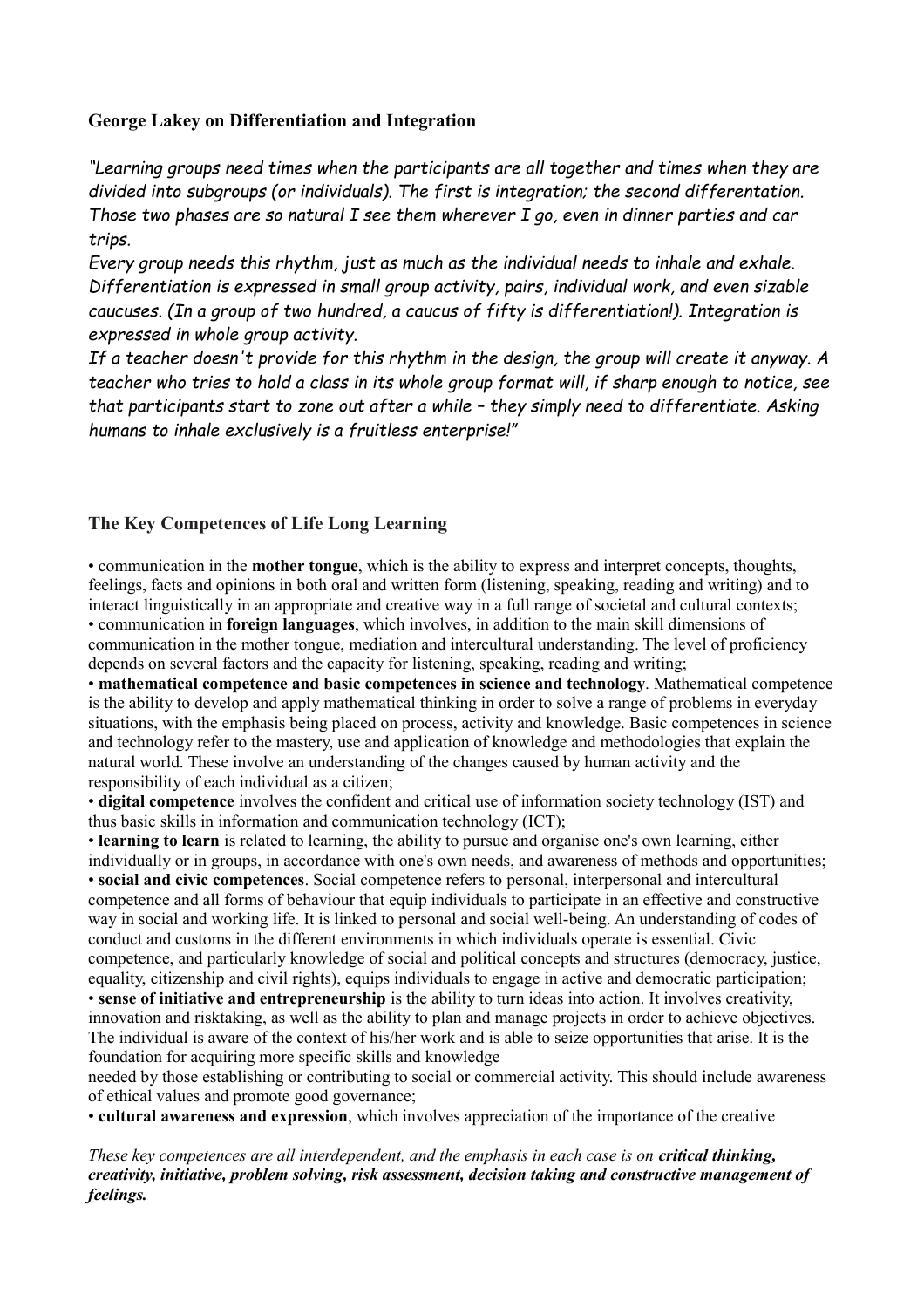### *RECOGNISING AND TRANSFORMING CONFLICT & AGGRESSION*

**Tensions in a group** Individual vs Group Maintenance vs Task Process vs Content Power holding vs Power Sharing Margin vs Mainstream

Drawing of a cartoon figure: HEAD (think, observe), HEART (feel), BELLY (wish), FEET (act). Try to get your deeds in accordance with your thoughts, feelings and wishes.

Speak from 'I', not 'You' ("le tu qui tue")

Non Violent Communication: When...I...Because...What I would like....



- Chronology of aggression: first gestures, then words, then physical contact, then objects.
- Chronology of adrenalin during escalation (adrenalin goes up quickly, but not constant, and goes down again after a few minutes, to end very low some later)
- Aggression costs energy, and creates tunnel vision!
- Types of aggression: instrumental frustration prejudice (sex, race,...) medical
- types of coping with aggression: confrontation, de-escalation, avoid/flea

\* How to stop aggression between two others?

Step 1: break in confrontation

step 2: make further confrontation impossible

step 3: redirect aggression and calm them (let them talk, scream, loose energy)